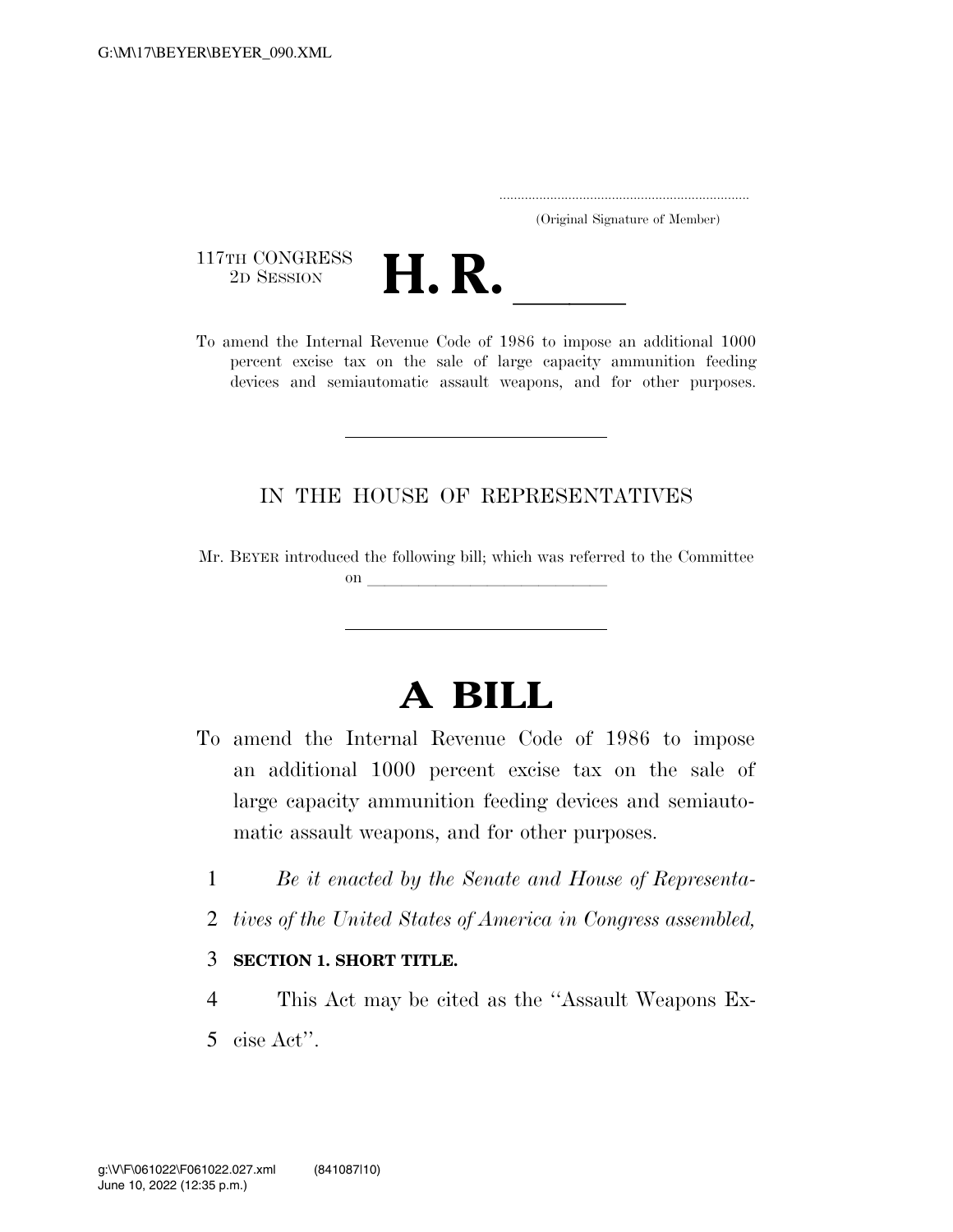| 1              | SEC. 2. IMPOSITION OF ADDITIONAL EXCISE TAX ON LARGE  |
|----------------|-------------------------------------------------------|
| $\overline{2}$ | CAPACITY AMMUNITION FEEDING DEVICES                   |
| 3              | AND SEMIAUTOMATIC ASSAULT WEAPONS.                    |
| 4              | (a) IN GENERAL.—Section 4181 of the Internal Rev-     |
| 5              | enue Code of 1986 is amended—                         |
| 6              | $(1)$ by striking "There is hereby" and inserting     |
| 7              | the following:                                        |
| 8              | "(a) IN GENERAL.—There is hereby", and                |
| 9              | (2) by adding at the end the following new sub-       |
| 10             | section:                                              |
| 11             | "(b) ADDITIONAL TAX ON LARGE CAPACITY AMMU-           |
| 12             | NITION FEEDING DEVICES AND SEMIAUTOMATIC AS-          |
| 13             | SAULT WEAPONS.—                                       |
| 14             | "(1) IN GENERAL.—In addition to the tax im-           |
| 15             | posed by subsection (a), there is hereby imposed      |
| 16             | upon the sale by the manufacturer, producer, or im-   |
| 17             | porter of any of the following articles a tax equiva- |
| 18             | lent to 1000 percent of the price for which so sold:  |
| 19             | "(A) Large capacity ammunition feeding                |
| 20             | devices.                                              |
| 21             | "(B) Semiautomatic assault weapons.                   |
| 22             | "(2) LARGE CAPACITY AMMUNITION FEEDING                |
| 23             | DEVICE.—For purposes of this subsection—              |
| 24             | "(A) IN GENERAL.—The term 'large ca-                  |
| 25             | pacity ammunition feeding device' means a             |
| 26             | magazine, belt, drum, feed strip, or similar de-      |
|                |                                                       |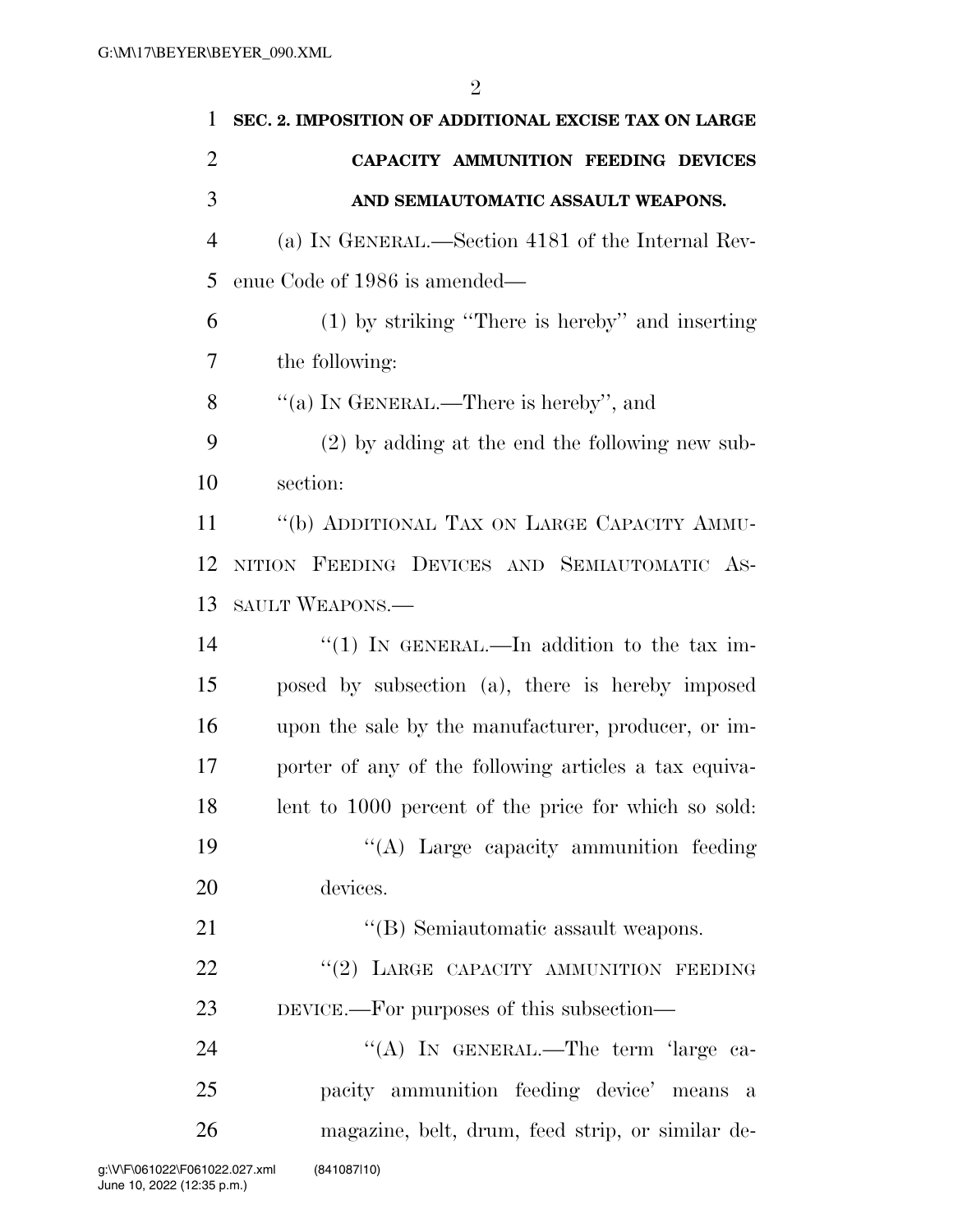| $\mathbf{1}$   | vice, including any such device joined or coupled |
|----------------|---------------------------------------------------|
| $\overline{2}$ | with another in any manner, that has an overall   |
| 3              | capacity of, or that can be readily restored,     |
| $\overline{4}$ | changed, or converted to accept, more than 10     |
| 5              | rounds of ammunition.                             |
| 6              | "(B) CERTAIN DEVICES NOT INCLUDED.-               |
| $\tau$         | Such term does not include an attached tubular    |
| 8              | device designed to accept, and capable of oper-   |
| 9              | ating only with, .22 caliber rimfire ammunition.  |
| 10             | "(3) SEMIAUTOMATIC ASSAULT WEAPON.—For            |
| 11             | purposes of this subsection—                      |
| 12             | "(A) IN GENERAL.—The term 'semiauto-              |
| 13             | matic assault weapon' means any of the fol-       |
| 14             | lowing:                                           |
| 15             | "(i) A semiautomatic rifle that—                  |
| 16             | "(I) has the capacity to use a                    |
| 17             | magazine that is not a fixed maga-                |
| 18             | zine, and                                         |
| 19             | "(II) has any of the following:                   |
| 20             | "(aa) A pistol grip.                              |
| 21             | "(bb) A forward grip.                             |
| 22             | $f''(ce)$ A folding, telescoping,                 |
| 23             | or detachable stock, or the ability               |
| 24             | to otherwise fold or adjust in a                  |
| 25             | manner that operates to reduce                    |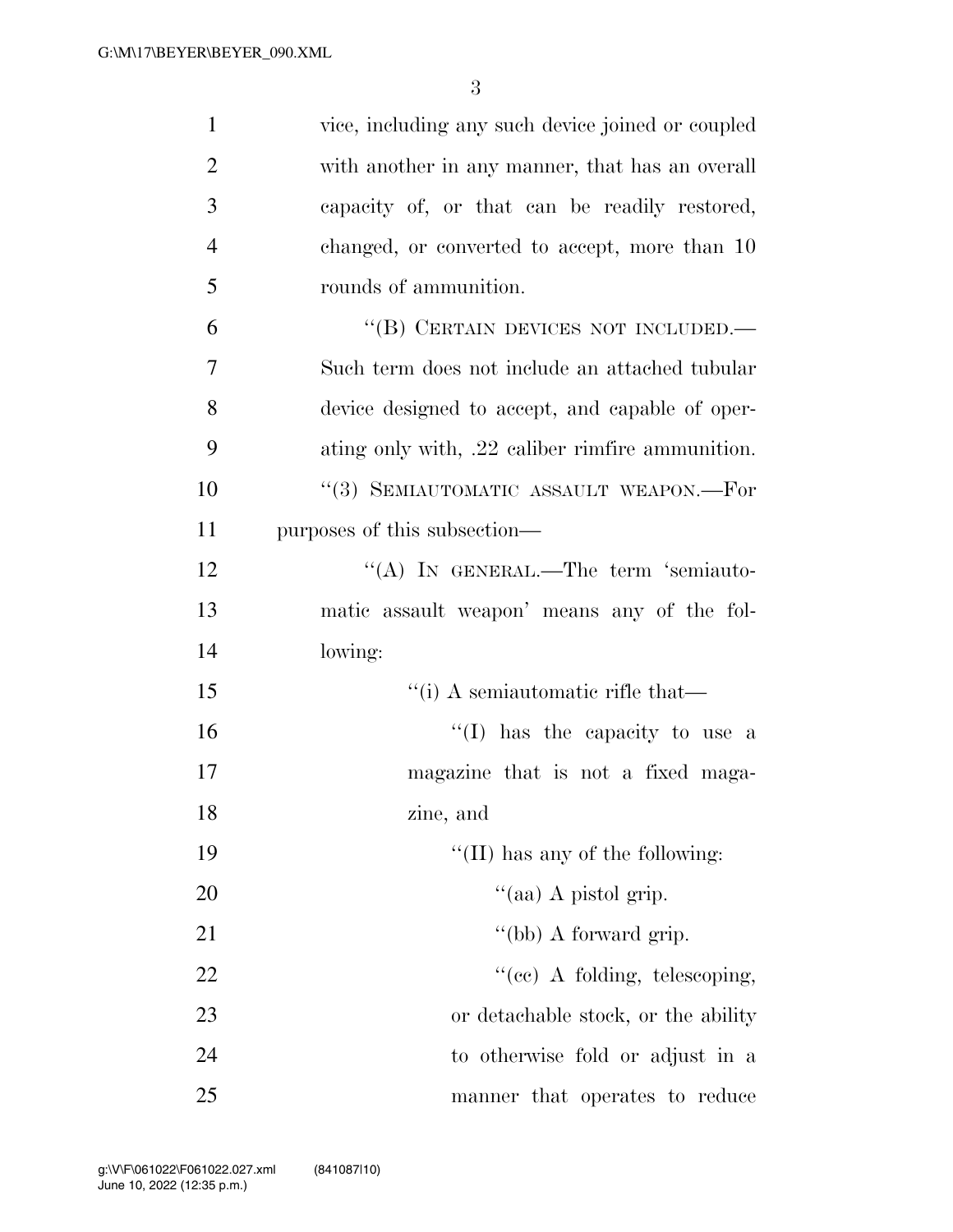| $\mathbf{1}$   | the length, size, or any other di-                          |
|----------------|-------------------------------------------------------------|
| $\overline{2}$ | mension, or otherwise enhance                               |
| 3              | the concealability, of such rifle.                          |
| $\overline{4}$ | "(dd) A functional grenade                                  |
| 5              | launcher.                                                   |
| 6              | "(ee) A barrel shroud.                                      |
| 7              | $\lq\lq(ff)$ A threaded barrel.                             |
| 8              | "(ii) A semiautomatic rifle that has a                      |
| 9              | fixed magazine with the capacity to accept                  |
| 10             | more than 10 rounds, except for an at-                      |
| 11             | tached tubular device designed to accept,                   |
| 12             | and capable of operating only with, .22 cal-                |
| 13             | iber rimfire ammunition.                                    |
| 14             | "(iii) Any part, combination of parts,                      |
| 15             | component, device, attachment, or acces-                    |
| 16             | sory that is designed or functions to accel-                |
| 17             | erate the rate of fire of a semiautomatic                   |
| 18             | firearm but not convert the semiautomatic                   |
| 19             | firearm into a machinegun.                                  |
| 20             | "(iv) A semiautomatic pistol that— $\overline{\phantom{a}}$ |
| 21             | $\lq\lq$ . Thus the capacity to use a                       |
| 22             | magazine that is not a fixed maga-                          |
| 23             | zine, and                                                   |
| 24             | $``(II)$ has any of the following:                          |
| 25             | "(aa) A threaded barrel.                                    |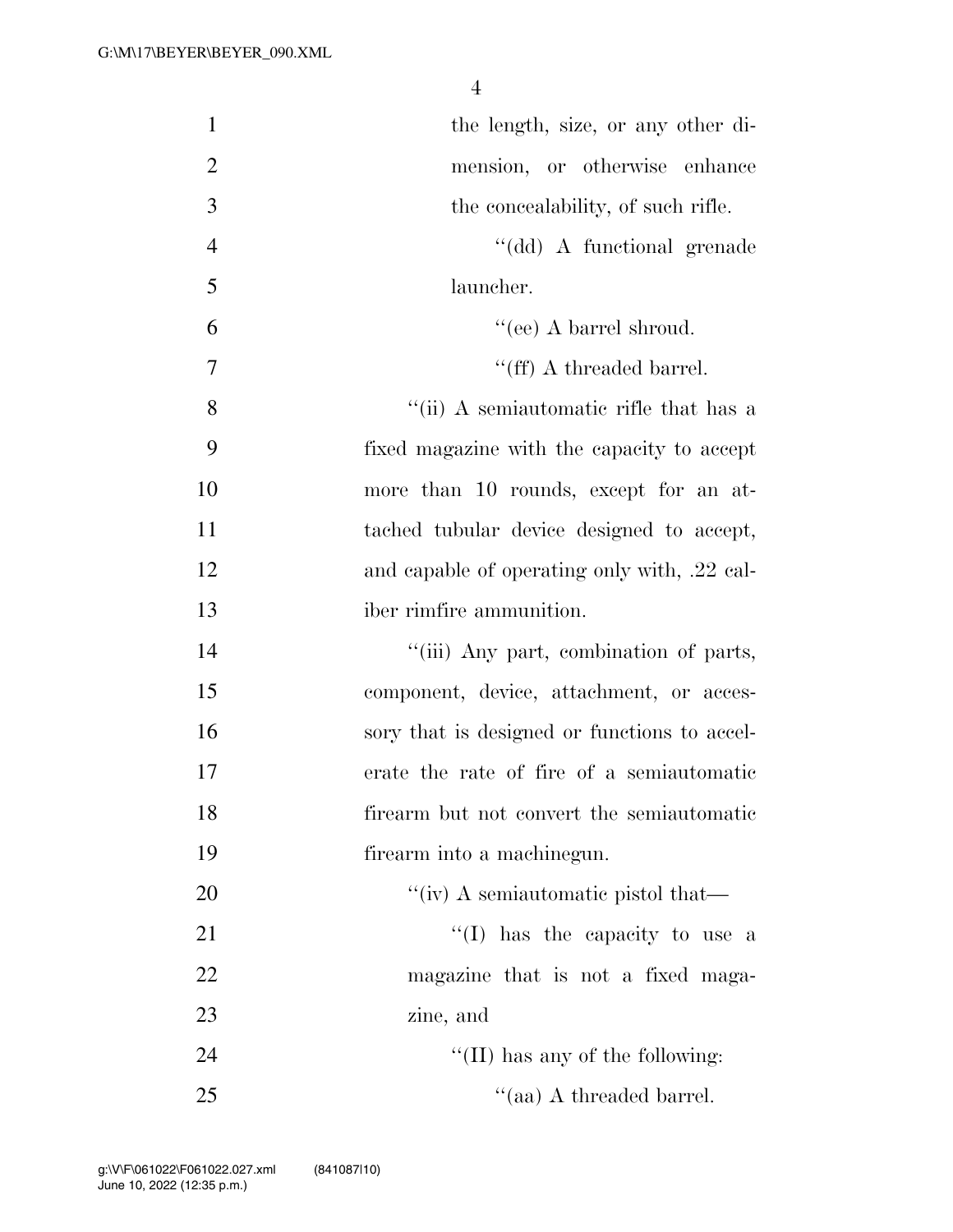| $\mathbf{1}$   | "(bb) A second pistol grip.                 |
|----------------|---------------------------------------------|
| $\overline{2}$ | "(ee) A barrel shroud.                      |
| 3              | "(dd) The capacity to accept                |
| $\overline{4}$ | a detachable magazine at some               |
| 5              | location outside of the pistol grip.        |
| 6              | "(ee) A design which is                     |
| 7              | identical to, or nearly identical           |
| 8              | to, a design intended for a ma-             |
| 9              | chinegun.                                   |
| 10             | "(ff) A manufactured weight                 |
| 11             | of 50 ounces or more when un-               |
| 12             | loaded.                                     |
| 13             | "(gg) A stabilizing brace or                |
| 14             | similar component.                          |
| 15             | "(hh) A buffer tube or other                |
| 16             | part that protrudes horizontally            |
| 17             | behind the pistol grip.                     |
| 18             | "(v) A semiautomatic pistol with a          |
| 19             | fixed magazine that has the capacity to ac- |
| 20             | cept more than 10 rounds.                   |
| 21             | "(vi) A semiautomatic shotgun that—         |
| 22             | $\lq\lq$ either—                            |
| 23             | "(aa) has a fixed magazine                  |
| 24             | with the capacity to accept more            |
| 25             | than 5 rounds, or                           |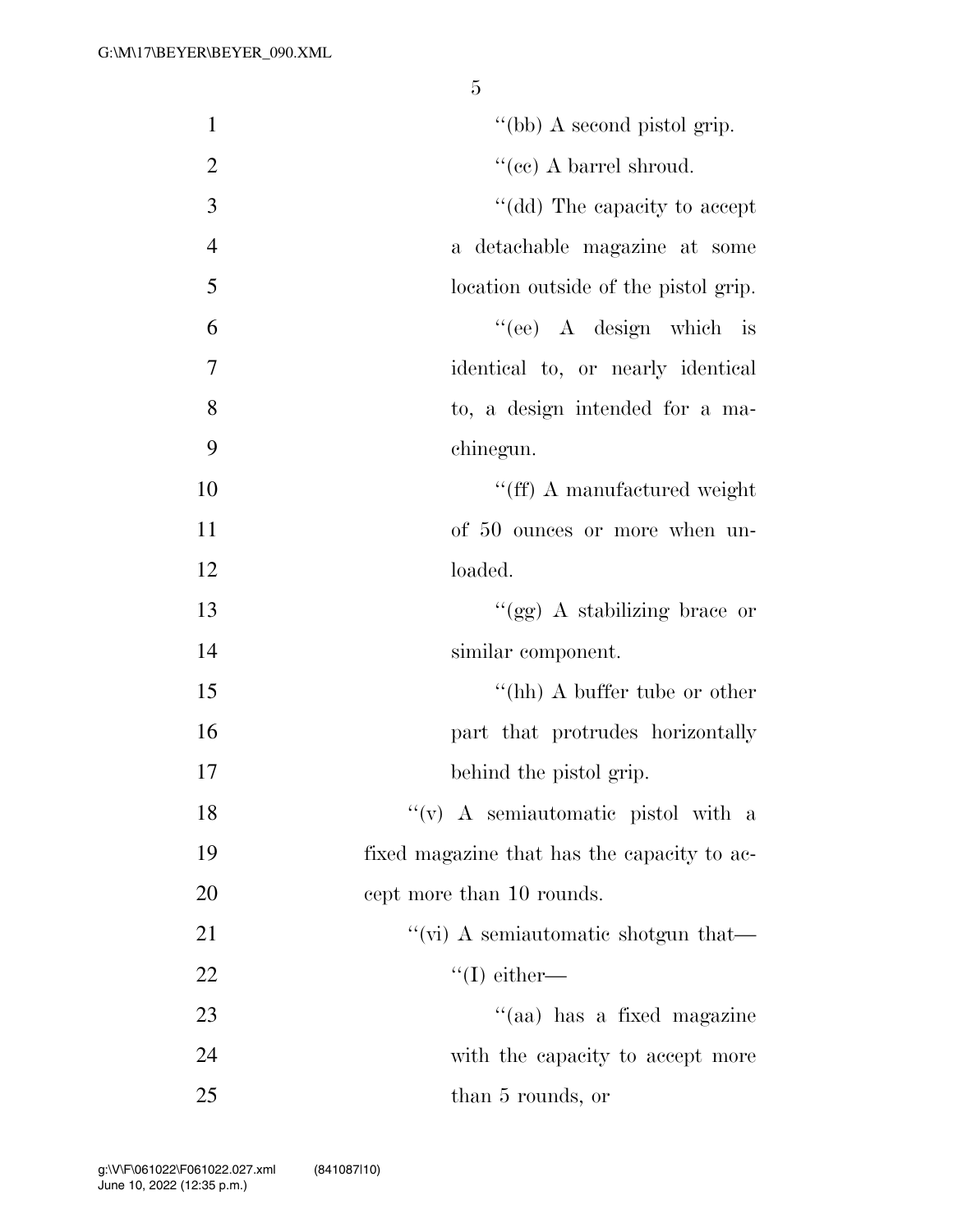| $\mathbf{1}$   | "(bb) does not have a fixed                           |
|----------------|-------------------------------------------------------|
| $\overline{2}$ | magazine, and                                         |
| 3              | "(II) has any of the following:                       |
| $\overline{4}$ | "(aa) A folding, telescoping,                         |
| 5              | or detachable stock.                                  |
| 6              | "(bb) A pistol grip or bird's                         |
| 7              | head grip.                                            |
| 8              | "(cc) The ability to accept a                         |
| 9              | detachable magazine.                                  |
| 10             | "(dd) A forward grip.                                 |
| 11             | "(ee) A functional grenade                            |
| 12             | launcher.                                             |
| 13             | "(vii) Any shotgun with a revolving                   |
| 14             | cylinder.                                             |
| 15             | "(viii) All belt-fed semiautomatic fire-              |
| 16             | arms, including TNW M2HB and FN                       |
| 17             | M2495.                                                |
| 18             | "(ix) Any combination of parts from                   |
| 19             | which a firearm described in clauses (i)              |
| 20             | through (viii) can be assembled.                      |
| 21             | $f(x)$ The frame or receiver of a rifle               |
| 22             | or shotgun described in clause (i), (ii), (iii),      |
| 23             | $(vi)$ , or $(viii)$ .                                |
| 24             | CERTAIN FIREARMS<br>$\lq\lq (B)$<br><b>NOT</b><br>IN- |
| 25             | CLUDED.—Such term does not include any fire-          |